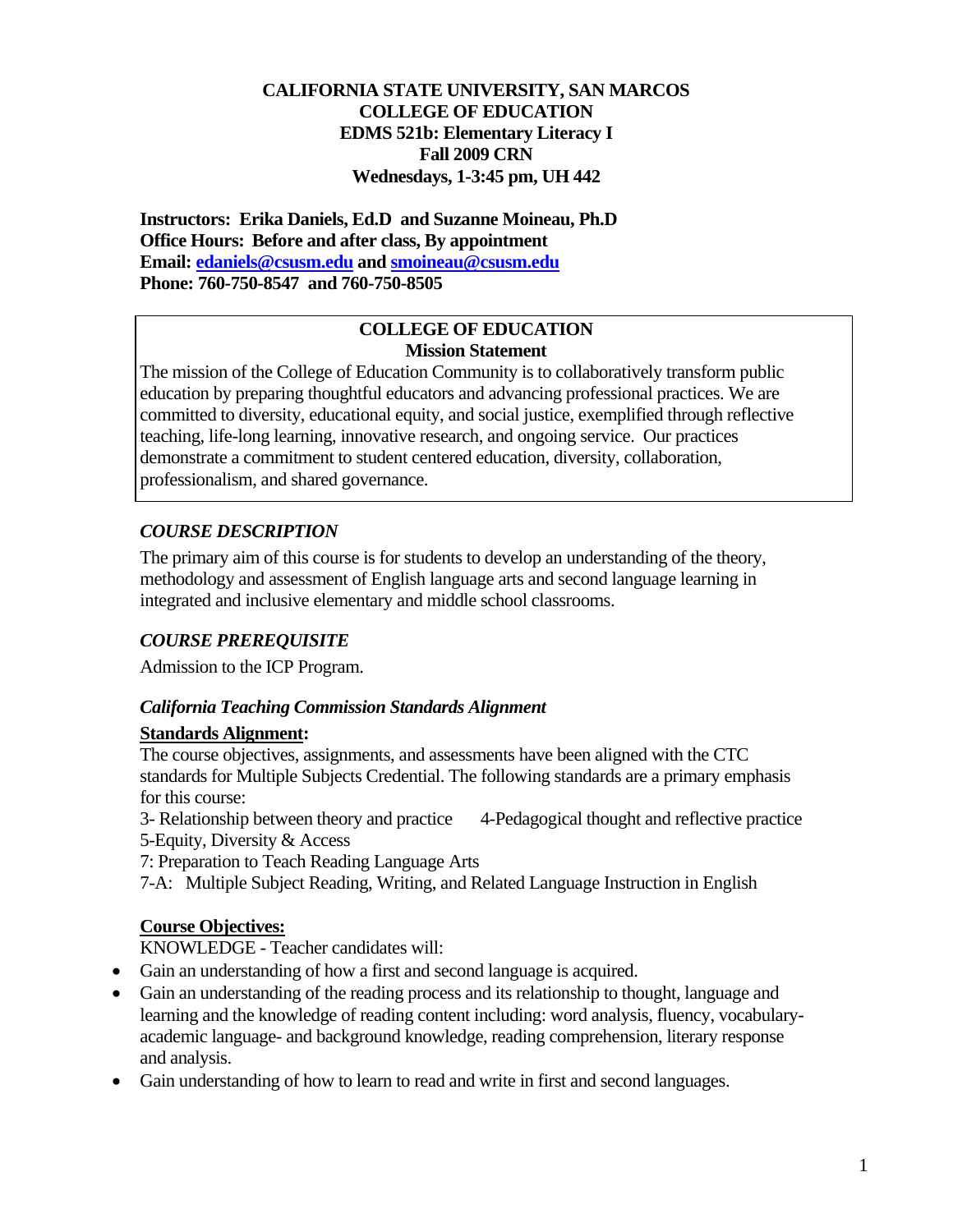- Become familiar with how to "deliver a comprehensive program of systematic, explicit instruction in reading, writing, listening, and speaking aligned to the state adopted English Language Arts Content Standards and the Reading/Language Arts Framework (2007).
- Become familiar with "multiple monitoring measures within the three basic types of assessments to determine students' progress towards state adopted content standards."
- Become familiar with "differentiated reading instruction and interventions to meet the needs of the *full range of learners (including struggling readers, students with special needs, English learners, speakers of non-standard English, and advanced learners)* who have varied reading levels and language backgrounds." SKILLS - Teacher candidates will:
- Become sensitive observers of children's language using behaviors.
- "Demonstrate knowledge and ability to utilize multiple monitoring measures within the three basic types of assessments to determine students' progress towards state adopted content standards: entry level assessment for instructional planning, monitoring student progress, post test or summative assessment."
- "Be able to analyze and interpret results [of children's reading and writing behaviors] to plan effective and differentiated instruction and interventions."
- "Demonstrate knowledge of components of effective instructional delivery in reading, writing and listening and speaking."
- Develop the ability to select appropriate materials and instructional strategies to meet the individual needs of students and use "State Board of Education (SBE)-adopted core instructional materials for both instruction and intervention."
- Develop the ability to differentiate literacy instruction in order to provide Universal Access.
- Learn how to organize the classroom for teaching reading and writing to the *full range of learners (including struggling readers, students with special needs, English learners, speakers of non-standard English, and advanced learners)* who have varied reading levels and language backgrounds

ATTITUDES AND VALUES – Teacher candidates will:

- Develop an appreciation for the natural language abilities children possess for processing and producing print.
- To appreciate the need and value of integrating reading writing into all curricular areas
- Affirm the importance of a rich environment for an effective language arts program.
- Develop a sensitivity to and appreciation for culturally and linguistically diverse learners.
- Develop a sensitivity to and appreciation for the importance of reading and writing for students' own personal and professional growth.
- Develop a respect for each student, his/her abilities and background and the student's right to instruction that meets his/her individual needs.

### **INFUSED COMPETENCIES**

#### **Authorization to Teach English Learners**

This credential program was specifically designed to prepare teachers for the diversity of languages often encountered in California public school classrooms. The authorization to teach English learners is met through the infusion of content and experiences within the credential program, as well as additional coursework. Students successfully completing this program receive a credential with authorization to teach English learners. *(Approved by CCTC in SB 2042, Program Standards, August, '02.)*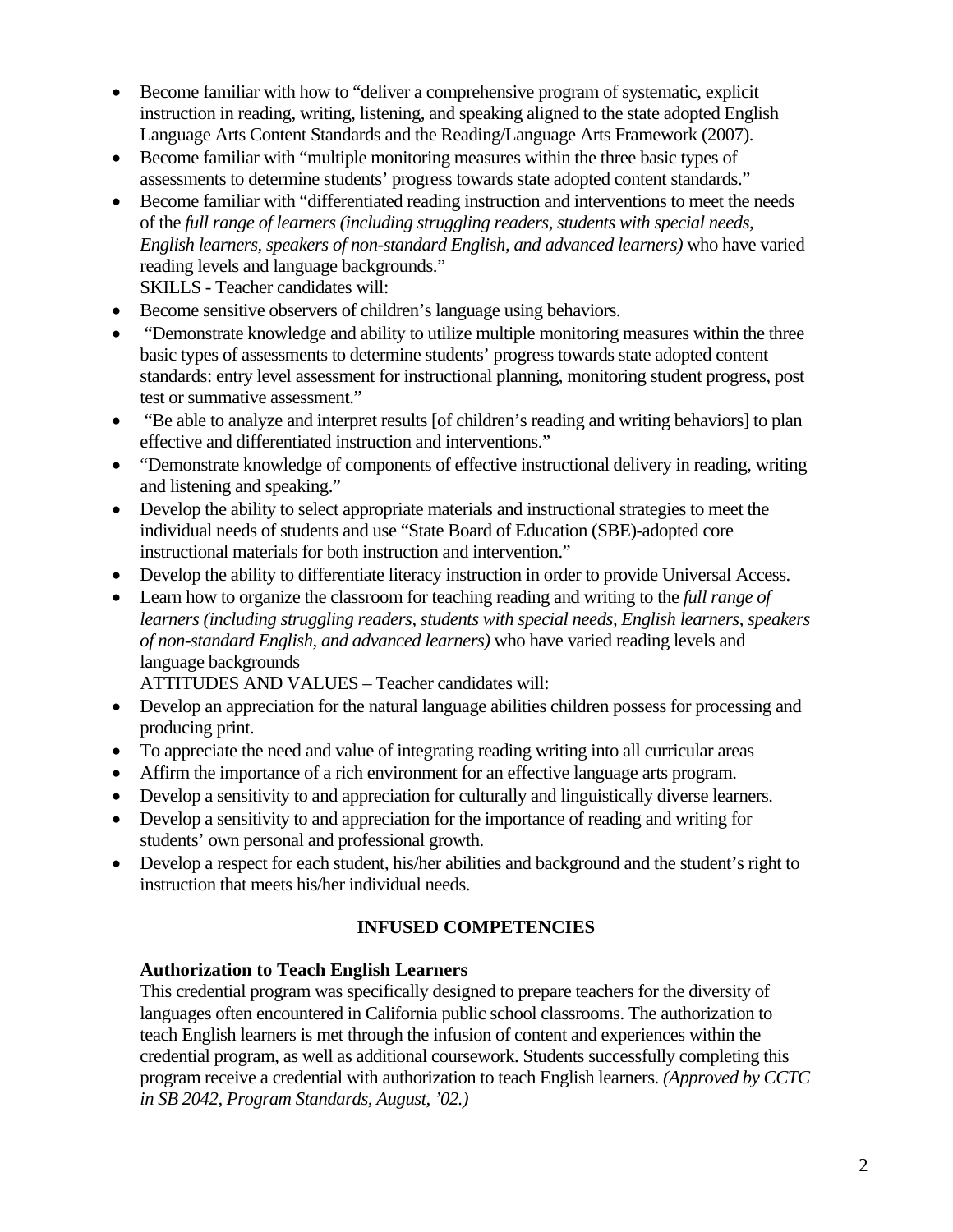### **Special Education**

Consistent with the intent to offer a seamless teaching credential in the College of Education, this course demonstrates the collaborative infusion of special education competencies reflecting inclusive educational practices.

### **Technology**

This course infuses technology competencies to prepare candidates to use technology, emphasizing use in both teaching practice and student learning.

### **All University Writing Requirement**

Writing requirements for this class will be met as described in the assignments. Every course at the university, including this one, must have a writing requirement of at least 2500 words.

### **STUDENT LEARNING OUTCOMES**

#### *Teacher Performance Expectation (TPE) Competencies*

Teacher Performance Expectations are standards for student teachers. This course is designed to help teachers seeking the Multiple Subjects Credential to develop the skills, knowledge, and attitudes necessary to assist schools and districts implement effective programs for all students. The successful candidate will be able to merge theory and practice in order to realize a comprehensive and extensive educational program for all students.

#### *California Teacher Performance Assessment (CalTPA)*

Beginning July 1, 2008, all California credential candidates must successfully complete a state-approved system of teacher performance assessment (TPA), to be embedded in the credential program of preparation. At CSUSM, this assessment system is called the "CalTPA" or TPA.

To assist your successful completion of the TPA, a series of informational seminars are offered over the course of the program. TPA related questions and logistical concerns are to be addressed during seminars. Your attendance to TPA seminars will greatly contribute to your success on the assessment.

Additionally, COE classes use common pedagogical language, lesson plans (lesson designs), and unit plans (unit designs) in order to support and ensure your success on the TPA, and, more importantly, in your credential program.

The CalTPA Candidate Handbook, TPA seminar schedule, and other TPA support materials can be found on the COE website provided at the website provided: http://www.csusm.edu/coe/CalTPA/ProgramMaterialsTPA.html

#### **Students with Disabilities Requiring Reasonable Accommodations**

Students with disabilities requiring reasonable accommodations must be approved for services by providing appropriate and recent documentation to the Office of Disabled Student Services (DSS). The office is located in Craven Hall 5205, and can be contacted by phone at 760.750.4905 or TTY 760.750.4909. Students authorized by DSS to receive reasonable accommodations should meet with their instructor during office hours or, to ensure confidentiality, in a more private setting.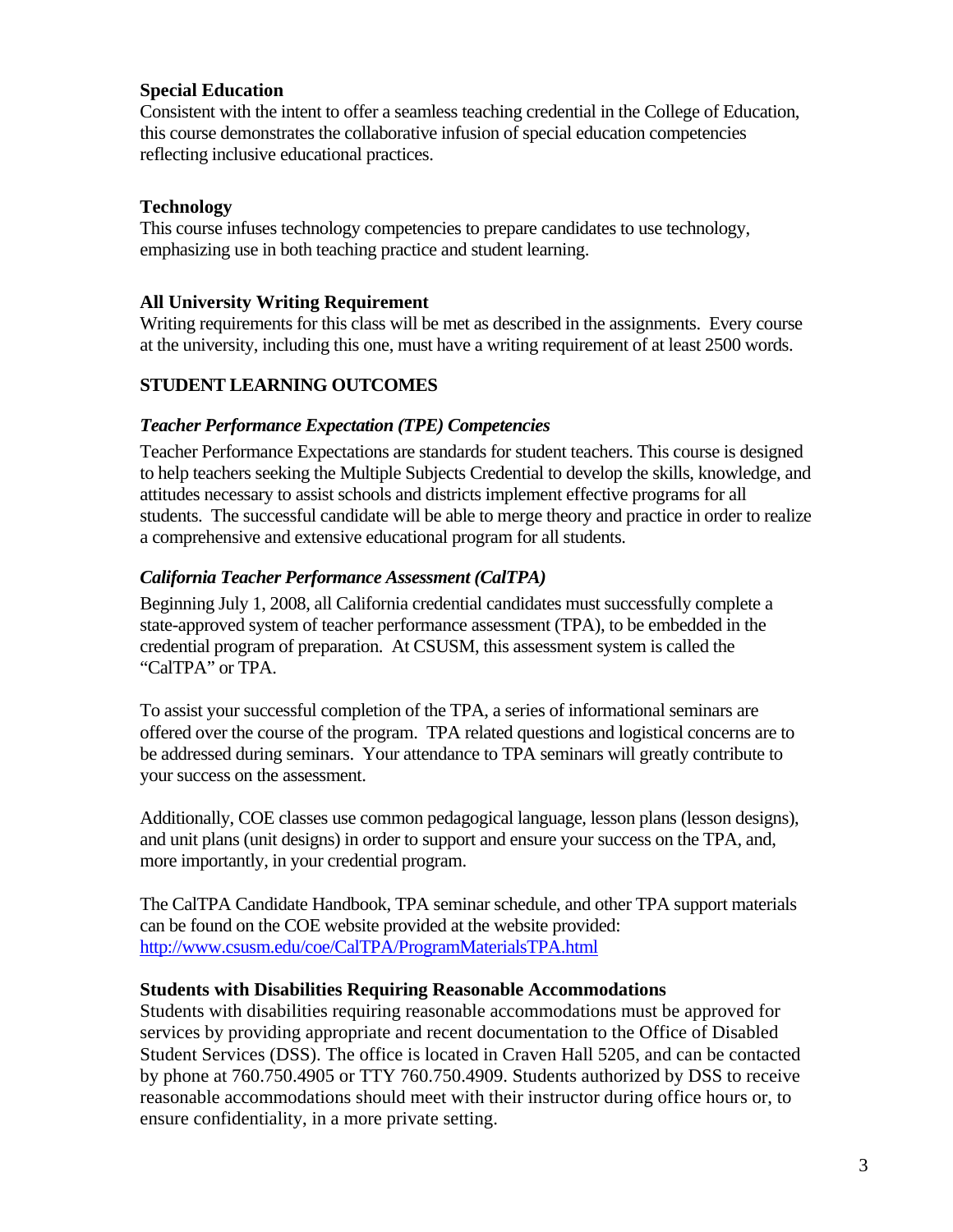## **CSUSM Academic Honesty Policy**

"Students will be expected to adhere to standards of academic honesty and integrity, as outlined in the Student Academic Honesty Policy. All written work and oral presentation assignments must be original work. All ideas or materials borrowed from other sources must have appropriate references to the original sources. Any quoted material should give credit to the source and be punctuated with quotation marks.

|                 |              |        |      | 87-89 | · +<br>◡ | 77-79<br>$\prime$ - |     |
|-----------------|--------------|--------|------|-------|----------|---------------------|-----|
| <b>Students</b> | $\mathbf{L}$ | 93-100 | $B+$ |       |          |                     | are |

responsible for honest completion of their work including examinations. There will be no tolerance for infractions. If you believe there has been an infraction by someone in the class, please bring it to the instructor's attention. The instructor reserves the right to discipline any student for academic dishonesty in accordance with the general rules and regulations of the university. Disciplinary action may include the lowering of grades and/or the assignment of a failing grade for an exam, assignment, or the class as a whole."

Incidents of Academic Dishonesty will be reported to the Dean of Students. Sanctions at the University level may include suspension or expulsion from the University.

### **Plagiarism**

As an educator, it is expected that each student will do his/her own work, and contribute equally to group projects and processes. Plagiarism or cheating is unacceptable under any circumstances. If you are in doubt about whether your work is paraphrased or plagiarized see the Plagiarism Prevention for Students website http://library.csusm.edu/plagiarism/index.html. If there are questions about academic honesty, please consult the University catalog.

### **Electronic Communication Protocol**

Electronic correspondence is a part of professional interactions. If you need to contact me, email is often the easiest way to do so at bingalls@csusm.edu. Please be reminded that e-mail and on-line discussions are a very specific form of communication, with their own nuances and etiquette. For instance, electronic messages sent in all upper case (or lower case) letters, major typos, or slang, often communicate more than the sender originally intended. With that said, please be mindful of all e-mail and on-line discussion messages you send to your colleagues, to faculty members in the College of Education, or to persons within the greater educational community. All electronic messages should be crafted with professionalism and care.

Things to consider:

- Would I say in person what this electronic message specifically says?
- How could this message be misconstrued?
- Does this message represent my highest self?
- Am I sending this electronic message to avoid a face-to-face conversation? In addition, if there is ever a concern with an electronic message sent to you, please talk with the author in person in order to correct any confusion.

### *ding Standards (Points) Gra*

In order to earn a teaching credential from the state of California, you must maintain a B average (3.0 GPA) and cannot receive below a  $C+$  in any course in your teacher education program.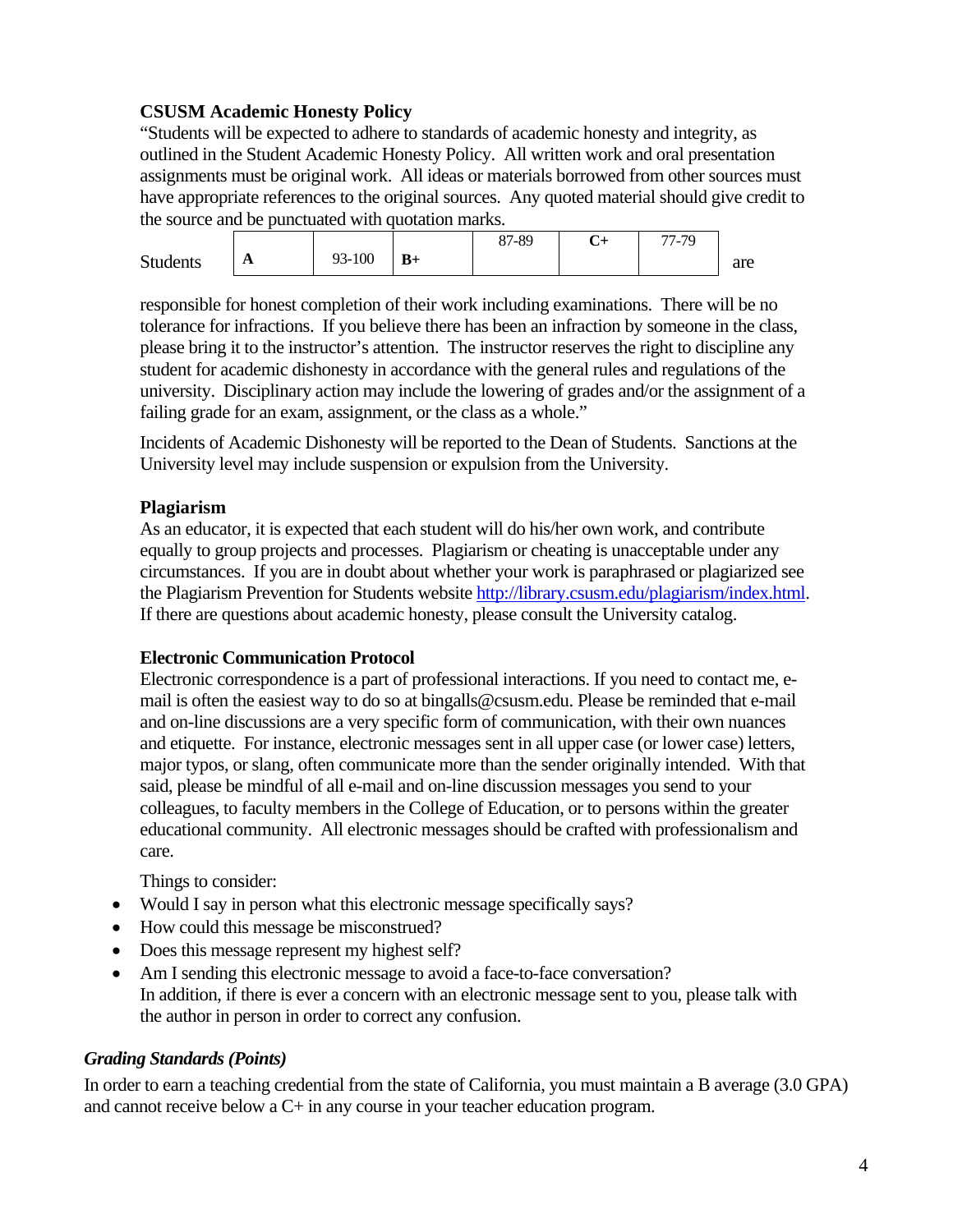|    |       |                | 83-86 |              | 73-76 |
|----|-------|----------------|-------|--------------|-------|
| А- | 90-92 | B              |       |              |       |
|    |       |                | 80-82 | $\mathbf{C}$ | 70-72 |
|    |       | $\mathbf{B}$ - |       |              |       |

## **College of Education Attendance Policy**

Due to the dynamic and interactive nature of courses in the College of Education, all students are expected to attend all classes and participate actively. At a minimum, students must attend more than 80% of class time, or s/he may not receive a passing grade for the course at the discretion of the instructor. Individual instructors may adopt more stringent attendance requirements. *(Adopted by the COE Governance Community, December, 1997).* Should a student have extenuating circumstances, s/he should contact the instructor as soon as possible. **For this course:** Students missing more than two class sessions will not earn a passing grade. Arriving late or leaving early by more than 20 minutes counts as an absence. Illness and emergencies are considered on a case-by-case basis. However, notifying the instructor does not constitute an excuse. All assignments must be turned in on due date even in case of an absence.

## **Required Texts:**

D. Ray Reutzel & Robert B. Cooter, Jr. (2007). Strategies for Reading Assessment and Instruction. (3<sup>rd</sup> Edition)

### *Recommended Texts:*

Zarrillo, James. Ready for RICA: A Test Prep Guide (highly recommended) Alice Quiocho & Sharon Ulanoff . (2009). Differentiated Literacy Instruction for English Language Learners. www.allynbaconmerrill.com ISBN-13: 978-0-13-118000-0 Richard L. Allington. (2009). What Really Matters in Fluency: Research Based Practices across the Curriculum www.allynbaconmerrill.com ISBN-13: 978-0-205-57058-4

### *COURSE ASSIGNMENTS*

Students are expected to demonstrate competency in the use of various forms of technology (i.e. word processing, electronic mail, WebCT6, use of the Internet, and/or multimedia presentations). Specific requirements for course assignments with regard to technology are at the discretion of the instructor. Keep a digital copy of all assignments for use in your teaching portfolio. All assignments will be submitted online, and some will be submitted in hard copy as well. Details will be given in class.

Proofread and edit word-processed assignments prior to submission. Hand-written work is not accepted. Assignments are written in Times, size12 font, and are double-spaced. Ensure the text is error-free (grammar, spelling), and ideas are logically and concisely presented. All citations, where appropriate, use American Psychological Association (APA) format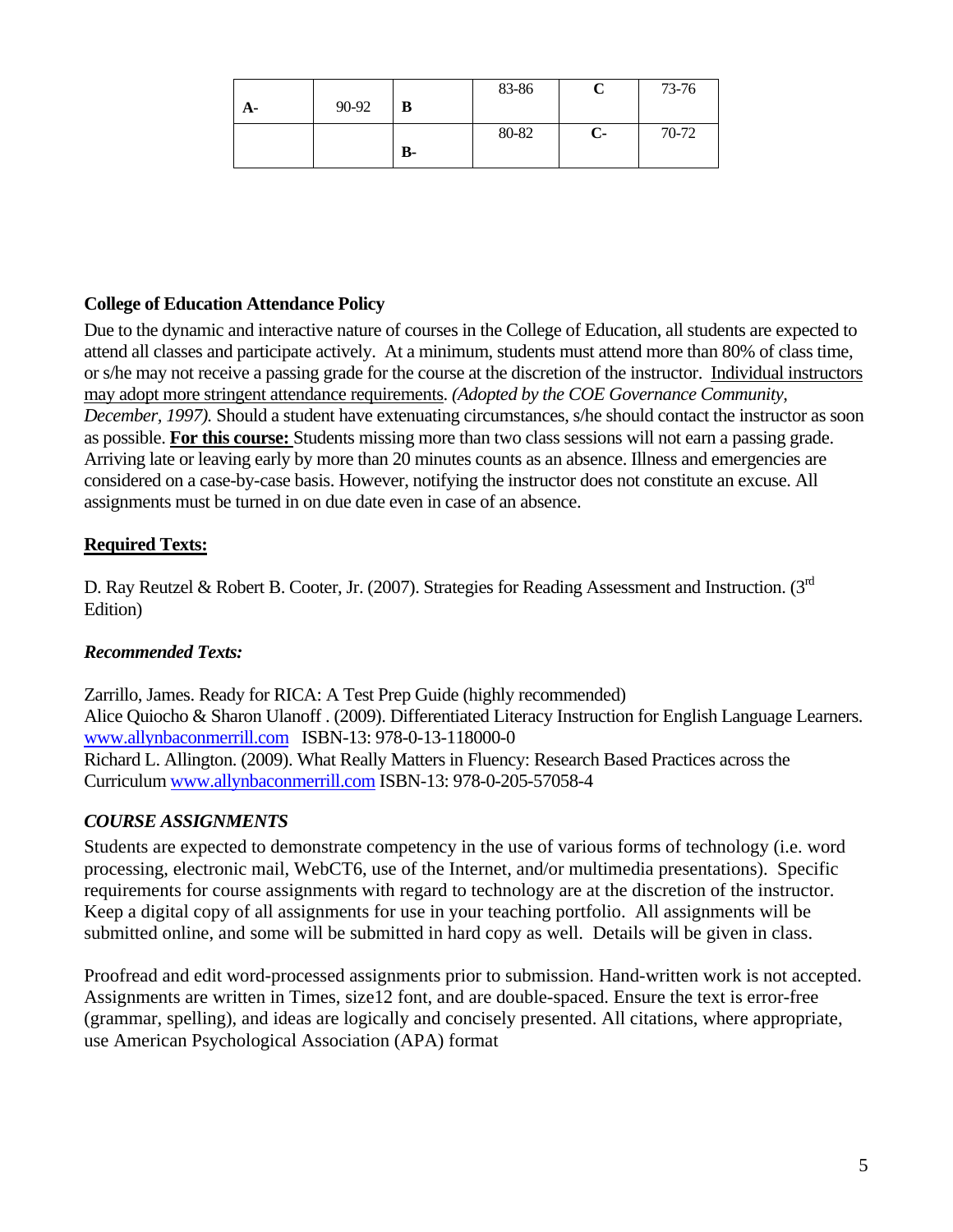| <b>Assignment</b>                          | <b>Points</b><br><b>Possible</b> |
|--------------------------------------------|----------------------------------|
| Field Observations $(x 4)$                 | 30                               |
| Literacy Lesson Plan                       | 25                               |
| Focus: narrative reading                   |                                  |
| <b>Investigating Literacy Assessments:</b> | 30                               |
| (Assessment Table)                         |                                  |
| Journal                                    | 15                               |
| <b>Total Points</b>                        | 100                              |

#### *FIELD OBSERVATIONS*

In both the Literacy courses (EDMS 521 and EDMS 522), you will study topics in literacy instruction related to RICA domains. Find the list of RICA domains in the table below.

| <b>RICA DOMAINS COVERED</b>                                  |
|--------------------------------------------------------------|
| Embedded in each area: Assessment, Universal                 |
| Access/Differentiated Instruction, Oral Language and Writing |
| Domain 1:                                                    |
| "Planning Reading Instruction based on Assessment"           |
| Domain 2:                                                    |
| "Word Analysis"                                              |
| Domain 3:                                                    |
| "Fluency"                                                    |
| Domain 4:                                                    |
| "Vocabulary, Academic Language, and Background Knowledge"    |
| Domain 5:                                                    |
| "Comprehension"                                              |

You will conduct 4 observations of reading instruction in any content area from any of the RICA domains for your Field Observations. Content area topics are described in the "Ready for RICA Study Guide" written by James Zarrillo. To complete the 4 Field Observations you observe a teacher while she/he is teaching a reading/language arts lesson. You will need to identify the RICA topic(s) that was being taught.

 state what you observed the teacher doing during the lesson. You will submit your observations on the Field Observation form. Your observations should be written on the left hand side of the Field Observation form. Your observations are not judgmental but only

Your reflections should be written on the right hand side of the form. You should reflect on what you learned from this lesson about teaching this area of literacy.

Below is an example of a completed observation form. Replicate the Field Observation form on your computer. Completed forms should be no longer than one full page. To complete the forms, type them using size 10 Times New Roman font, with 1 ½ spacing. Please remember to compile all 4 forms into one document file, one after the other, and submit them as one document.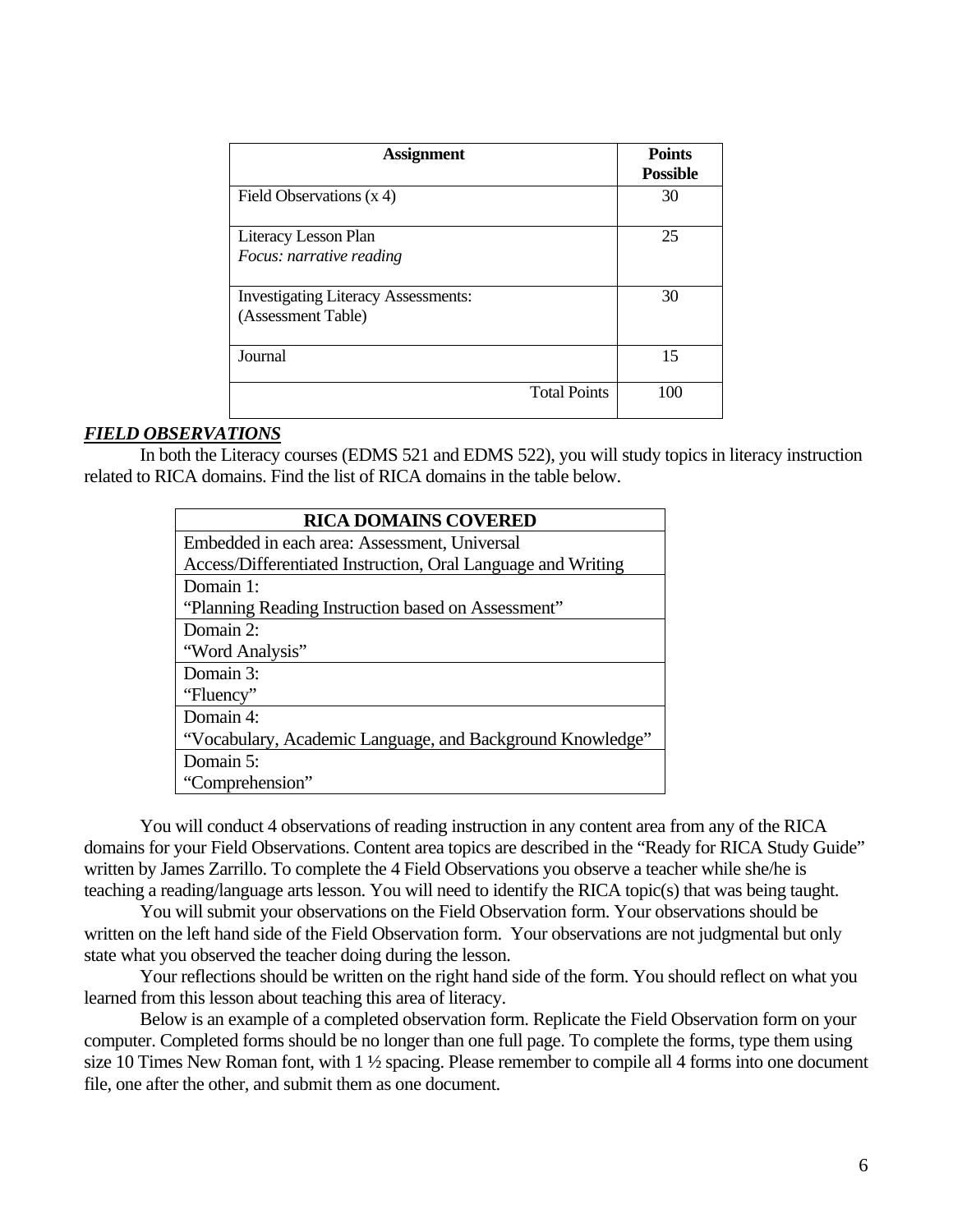| Topic: RICA Topic: Phonemic Awareness                    | Date: 9/17/09                                              |  |
|----------------------------------------------------------|------------------------------------------------------------|--|
| Grade Level: Kindergarten                                | <b>Additional Descriptors: SEI class</b>                   |  |
| <b>Activity:</b>                                         | <b>Reflective Notes to Myself</b>                          |  |
| Teacher taught /B/ sound using picture cards and the     | While observing this lesson, I realized that the teacher   |  |
| pocket chart. The students sat together on the carpet as | was teaching the RICA content area of phonemic             |  |
| a whole group. The teacher asked the students to help    | awareness. I learned that phonemic awareness can be        |  |
| him place the picture cards that represented words       | taught directly and effectively in a whole group when      |  |
| starting with /B/ in the pocket chart. The teacher also  | the teacher uses interactive activities like this sorting  |  |
| used some words that were Spanish-English cognates,      | activity. In this lesson, I noticed that the children were |  |
| (ball/bola). Some pictures represented words starting    | engaged in identifying the /B/ sound. I think that they    |  |
| with other letter sounds and so the students had to      | enjoyed making the matches between /B/ and the             |  |
| decide which ones did and which ones did not go in the   | picture cards. When I saw the teacher making use of        |  |
| pocket chart. The teacher then had them look for word    | cognates to support ELLs, I realized how do-able that      |  |
| cards that matched with the /B/ picture cards. Then, the | is. I learned that sorting activities are an effective way |  |
| teacher had the students work at their tables sorting    | to get children engaged actively in their learning. The    |  |
| small objects that did begin with /B/ into one column    | teacher also began making connections between the          |  |
| on their worksheet and items that did not begin with /B/ | sounds, the pictures and the words. I think that the next  |  |
| into the other column.                                   | step for them is learning the letter "B".                  |  |

## **FIELD OBSERVATION FORM SAMPLE**

#### *INVESTIGATING LITERACY ASSESSMENTS*

This assignment is designed to familiarize students with the different purposes of a variety of literacy assessments, in particular the literacy assessments that students use during EDMS 522 for the literacy case study. In addition, this assignment will help students become familiar with listening to children read and with analyzing their reading through a running record. In class, students will explore and become familiar with how each assessment is administered, the distinct kind of information each provides, and their uses at various times during the instructional cycle as entry-level, progress-monitoring and summative assessments.

To complete this assignment, students complete the Assessment Table (below) to describe each assessment in terms of the following characteristics: what it is supposed to measure, who it assesses, how it is scored and administered, who is tested, and when it is best used. Students are encouraged to keep this table for use during the second literacy course.

| Assessment | What it<br><b>Measures</b> | How to<br>Score | How to<br>Administer | To Whom | When to<br>Use |
|------------|----------------------------|-----------------|----------------------|---------|----------------|
|            |                            |                 |                      |         |                |
|            |                            |                 |                      |         |                |
|            |                            |                 |                      |         |                |
|            |                            |                 |                      |         |                |
|            |                            |                 |                      |         |                |

#### **Assessment Table for Investigating Literacy Assessments**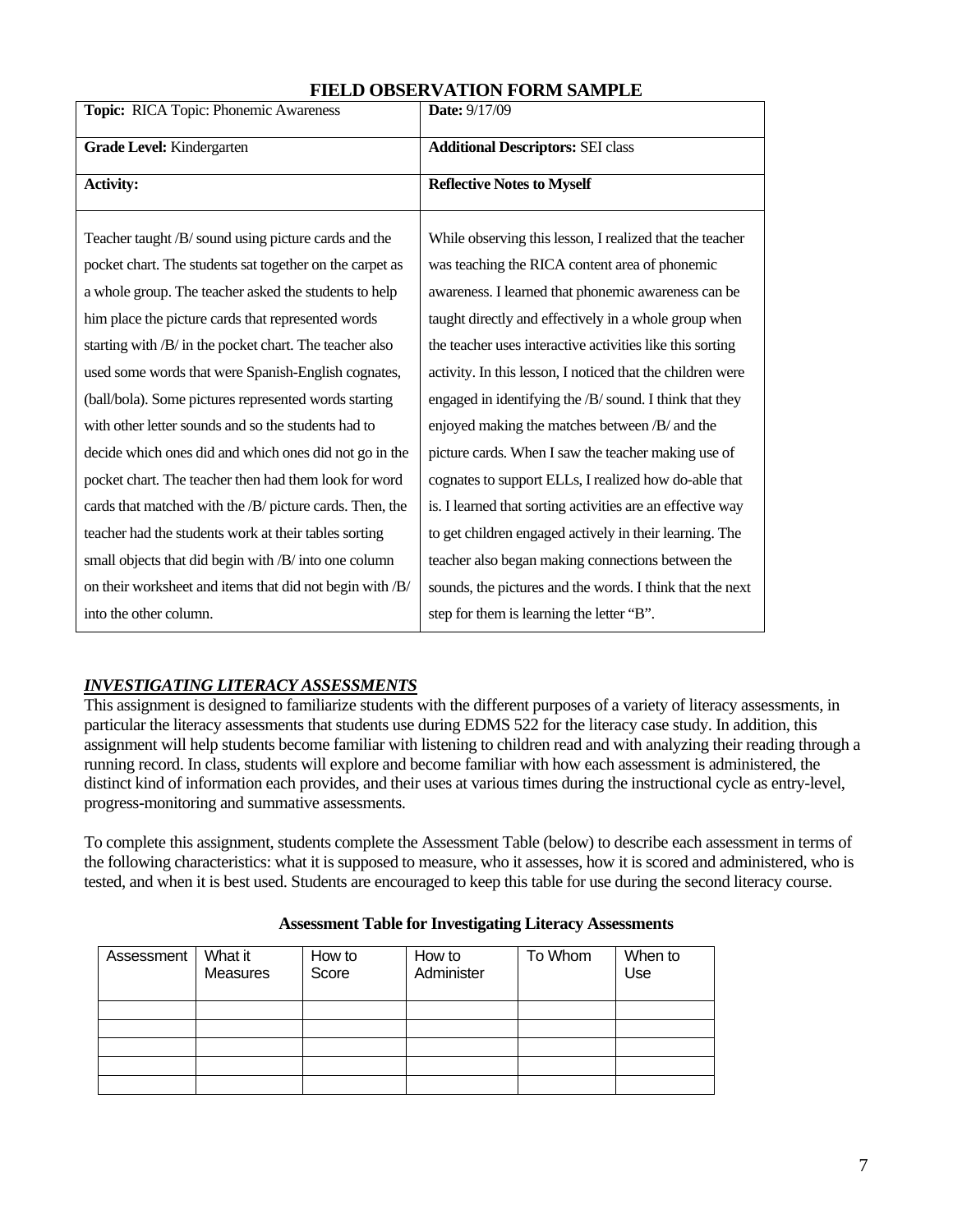### *LITERACY LESSON PLAN*

See the description of this assignment in your syllabus for EDMS 511b (Professor Sharp).

#### *JOURNAL*

• You will engage in an ongoing discussion with your professor and your classmates about the readings and how they connect to our in-class discussions as well as your field experiences. Keep a spiral notebook or composition book dedicated for this journal. You will read each week's readings and respond to them in the journal. You may focus on one theme you notice or a question you have. Or you may respond with your overall thinking on the topic. Bring your journal to class each week because we will share the journals with each other and respond to each other's writing. More details will be shared in class.

#### **Furlough Information**

 activities on my furlough days. Furlough dates vary by professor; Dr. Daniels' Fall Semester Due to the devastating effects of current budget crisis in California, I have been furloughed nine days each semester of this academic year, representing a 9.23% reduction in both workload and compensation. A furlough is an unpaid day off on a faculty member's regularly-scheduled workday. In order to satisfy legal and ethical requirements of the California Labor Code, I am required to submit formal certification that I will not work on my furlough days. I am prohibited from teaching, conducting scholarly research, consulting with students, responding to email or voicemail, providing assignment feedback, or participating in any CSU work-related furlough dates are 8/28, 9/1, 9/24, 10/16, 10/26, 11/24, 11/25, 12/8, 12/18.

The CSU faculty agreed to take furlough days in order to preserve jobs for as many CSU employees as possible, and to serve as many students as possible, in the current budget crisis. The agreement that governs faculty furloughs acknowledges that "cuts of this magnitude will naturally have consequences for the quality of education that we can provide." Within the furlough context, I will make every effort to support your educational experience at CSUSM. Visit CSUSM Budget Central [http://www.csusm.edu/budgetcentral/] to learn about the state budget crisis and how it impacts your educational opportunities. To avoid the continued loss of higher education availability in California, exercise your right to voice an opinion. Contact information for state legislators and the governor are provided at Budget Central (http://www.csusm.edu/budgetcentral/links.html).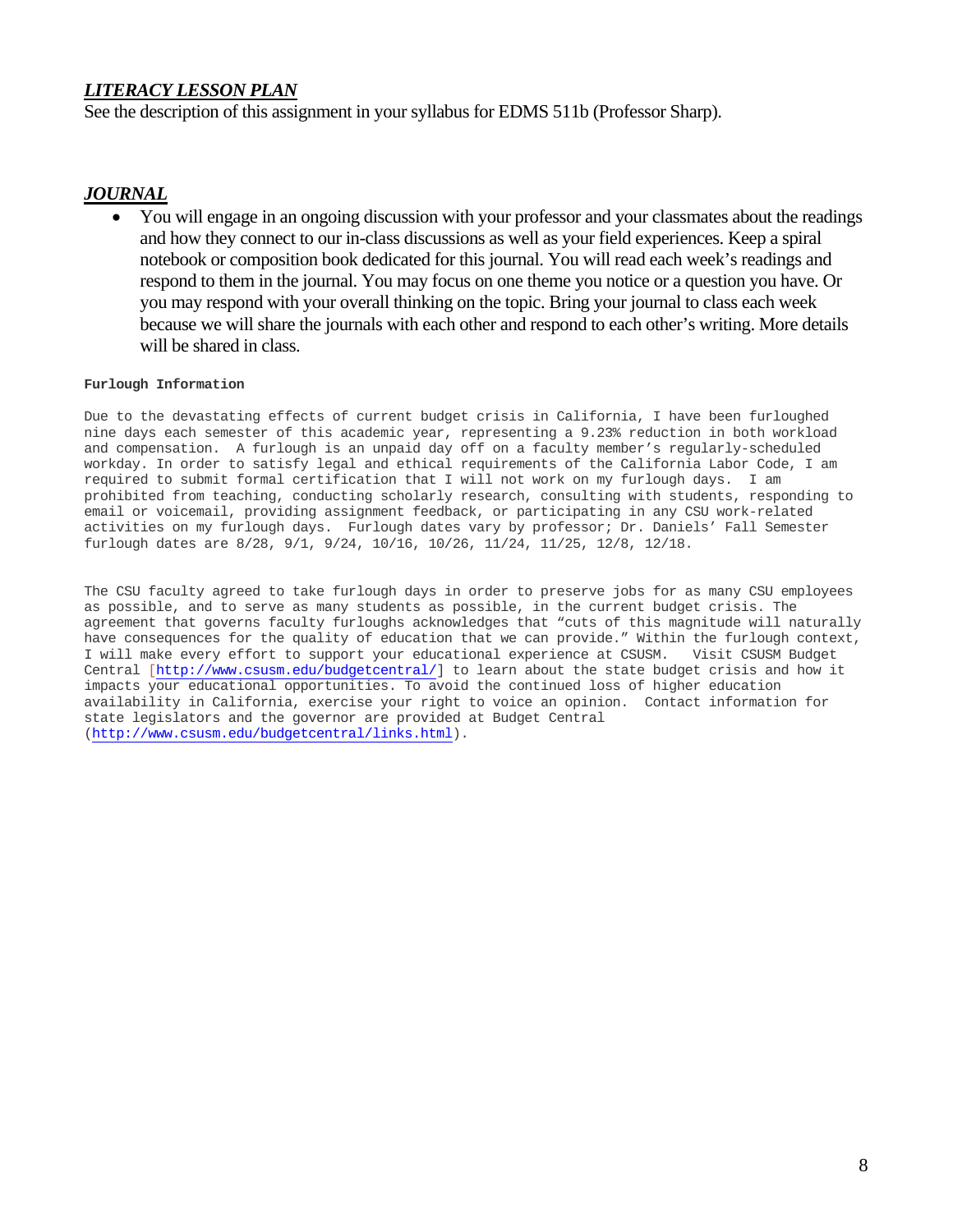#### **COURSE SCHEDULE: EDMS 521b**

## **The instructor reserves the right to modify the schedule**.

*Please note: Differentiation and comprehension strategies will be woven into every class session regardless of the topic listed on the course schedule.* 

| <b>Date</b>               | <b>Topic</b>                                | <b>Responsibilities</b>                       |
|---------------------------|---------------------------------------------|-----------------------------------------------|
| Session 1                 | Course overview                             | Get: Course textbooks by session 2            |
| September 2               | Literacy autobiographies                    |                                               |
| SM and ED                 | Language acquisition-General orientation    |                                               |
|                           | to neurology and its relevance to           |                                               |
|                           | learning/literacy? What is language?        |                                               |
| Session 2                 | <b>FURLOUGH DATE FOR SM- NO CLASS</b>       | Read: Chapter 5                               |
| September 9               |                                             |                                               |
| SM                        |                                             | All chapters refer to Reutzel & Cooter unless |
|                           |                                             | otherwise noted.                              |
| Session 3                 | Emergent literacy (Phonemic awareness,      | Read: Chapters 6 & 7                          |
| September 16              | phonics, and CAP)                           |                                               |
| <b>ED</b>                 | Processes of literacy and cueing systems    |                                               |
|                           | Intro to spelling                           |                                               |
| Session 4                 | Acquisition of Phonology (Oral language)    |                                               |
| September 23<br><b>SM</b> |                                             |                                               |
|                           |                                             |                                               |
| Session 5                 | Acquisition of Vocabulary (Oral language)   |                                               |
| September 30              |                                             |                                               |
| SM                        |                                             |                                               |
|                           |                                             |                                               |
| Session 6                 | Word analysis: Phonics, working with words, | Read: Chapter 8                               |
| October 7                 | spelling                                    |                                               |
| <b>ED</b>                 |                                             |                                               |
|                           |                                             |                                               |
| Session 7                 | Acquisition of Grammatical structures (Oral |                                               |
| October 14                | language)                                   |                                               |
| <b>SM</b><br>Session 8    | Comprehension instruction (focus on         | Read: Chapters 3 & 10                         |
| October 21                | narrative texts)                            |                                               |
| <b>ED</b>                 |                                             | Due: Observations                             |
| Session 9                 | Literacy assessment                         | Read: Chapter 2                               |
| October 28                |                                             |                                               |
| ED                        |                                             | Bring: Johns book, if you have it             |
| Session 10                | Using assessment to plan instruction        |                                               |
| November 4                |                                             | Read: Chapter 4                               |
| <b>ED</b>                 |                                             |                                               |
| Session 11                | Veterans' Day                               |                                               |
| November 11               | NO class                                    |                                               |
| Session 12                | Writing                                     | Read: Chapter 13                              |
| November 18               |                                             |                                               |
| <b>ED</b>                 |                                             | Due: Assessment menu                          |
| Session 13                | No class-CSUSM furlough day                 | Read: Chapter 9                               |
| November 25               |                                             | Due: Lesson plan on WebCT                     |
| <b>ED</b>                 |                                             |                                               |